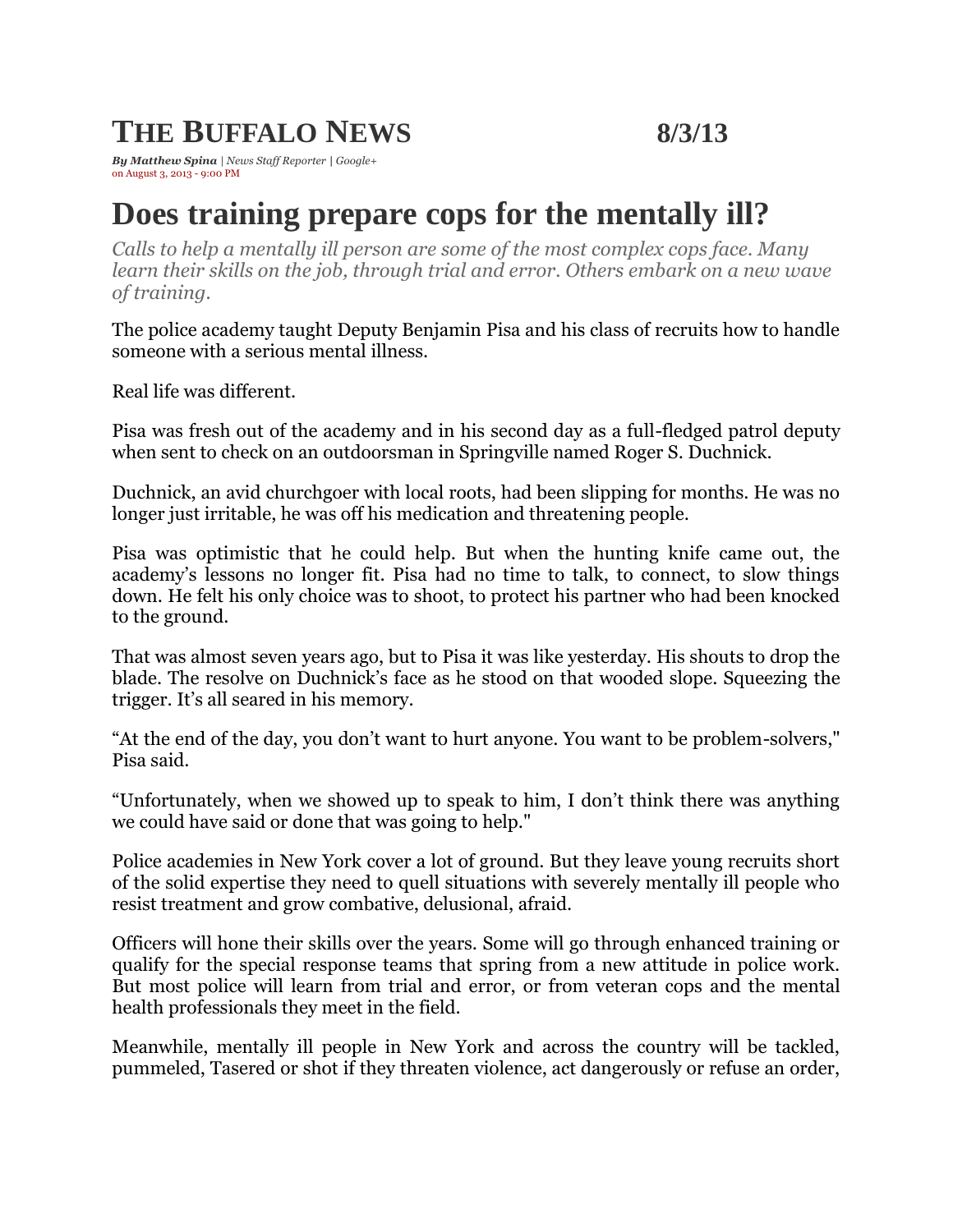even though studies show they are more likely to be crime victims than criminals, and more likely to be harmed by an officer than to harm one.

"Generally people with a mental illness, like my condition, they are not a danger to other people," said Sam, who was diagnosed with paranoid schizophrenia as a teenager and had the good sense to simply surrender a handgun when a police officer demanded it years ago.

Now in his 30s, he is doing well but doesn't want his full name used because his past makes it difficult to find a job.

"My thing is, I don't want to hurt anyone," he said. "I think people are trying to hurt me."

Critics of today's mental health system say it criminalizes mental illness by, among other things, dispatching paramilitary personnel as mental health responders and forcing jails to double as psychiatric centers.

People with a severe mental illness are three times more likely to be in jail or prison than a hospital, according to the Treatment Advocacy Center in Arlington, Va. For police, a common life-or-death decision now involves someone with a mental health problem displaying a weapon.

The Buffalo News attended basic training in Erie and Niagara counties and saw future cops who seemed to appreciate the positive role they can play. They wanted to know more. They left the academy with good intentions about helping someone in a crisis.

But over the years, some cops get ground down by the volume of calls involving people whose brains work differently. As Pisa said in an interview: "It seems like every day we are dealing with, to a varying degree, either some mentally ill person or an emotionally disturbed person. It is becoming a bigger part of the job."

## **'My only option'**

The deputies found Roger Duchnick, 52, walking to his mother's house on a rolling, wooded section of Springville-Boston Road. He strode away from them almost immediately. He told them over his shoulder that he hadn't killed anyone, and they could do nothing to stop him, Pisa said.

When Duchnick bounded up the driveway, Pisa's partner grabbed Duchnick by an arm. Out swung the blade. The partner, Deputy James Mirusso, fell as he dodged the weapon.

Duchnick loomed over Mirusso as Mirusso started sliding down an embankment. Pisa was left to assume that Mirusso had been stabbed – it turned out he was stunned but not cut – and to wonder if Duchnick would plunge the knife into the man at his feet.

Pisa recalls today that Duchnick, even when hit by three rounds, squared off at him.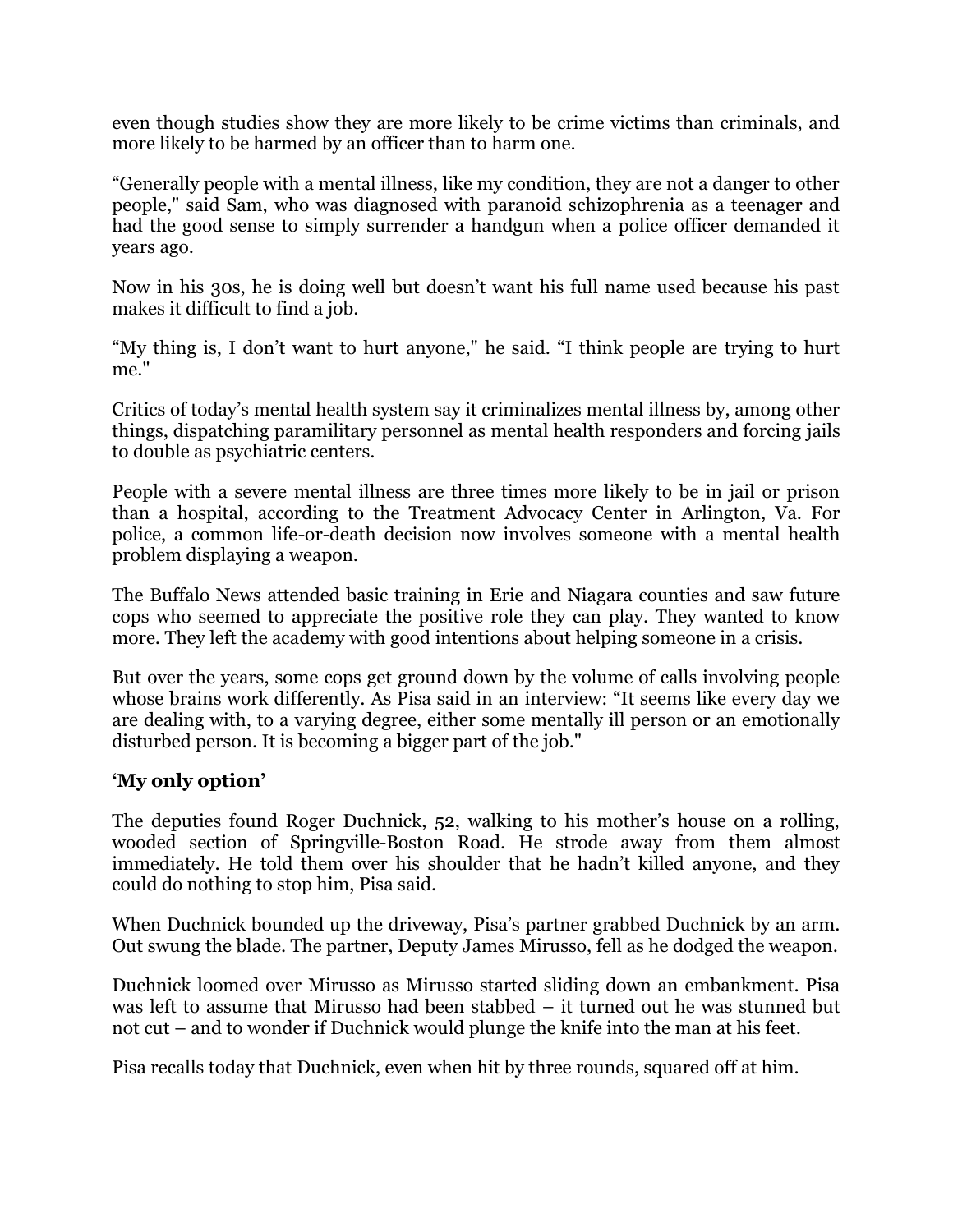"I was, quite honestly, pretty scared," said Pisa, a military veteran of the wars in Iraq and Afghanistan.

"I fired on him again, and that was the time he went down."

Duchnick lived with paranoid schizophrenia for most of his adult life. Detectives who later searched his apartment found the stove sitting in the living room and obscenities painted across the television screen. They found no food. His prescription vials were outdated.

A doctor who practiced medicine in Springville for years told detectives, according to their report, that Duchnick was "extremely schizophrenic" and his behavior was "much stranger than normal" when seen in church 10 months earlier.

A deputy who dealt with Duchnick during a disorderly person complaint in May 2006 noted that he was "very delusional and confrontational — use caution." Months later, on Dec. 1, 2006, deputies were told that he was "off his meds" and "acting strange lately." Then on Dec. 31, Pisa and his training partner were told Duchnick had been acting especially bizarre in recent days and was scaring people. They needed to check on him.

When the shooting loops through Pisa's mind, he asks himself how he could have avoided gunfire.

He always lands in the same place.

"If I game-play this a million times," he said, "my only option was to use force."

"In no way am I speaking ill or harshly of the training that I received in the academy," he added later. "I don't know that any academy is equipped to fully train a new police officer to deal with any situation, especially one when you are dealing with mentally ill or severely emotionally disturbed individuals."

## **Role playing**

"I don't want to hear police jargon," an instructor said. "I want to hear empathy from your voice."

Recruits at the Niagara County police academy early this year were drilled on what they would do with an Iraq War vet in a flashback, a suicidal man with a shotgun pointed up to his chin, a wanderer who calls the park her home and lives off nickels from returnable bottles.

The students were rapt as each scenario was acted out: A depressed fellow lost his wife and his job, so his friends called police to say he might kill himself. A young man with bipolar disorder grabbed a hammer to stress to police that he's not going to a hospital.

This is much like police academy instruction looked 20 years ago because the curriculum on mental illness has changed little in a generation. Depending on the academy, it consumes just 14 to 21 hours of New York's more than 600-hour academy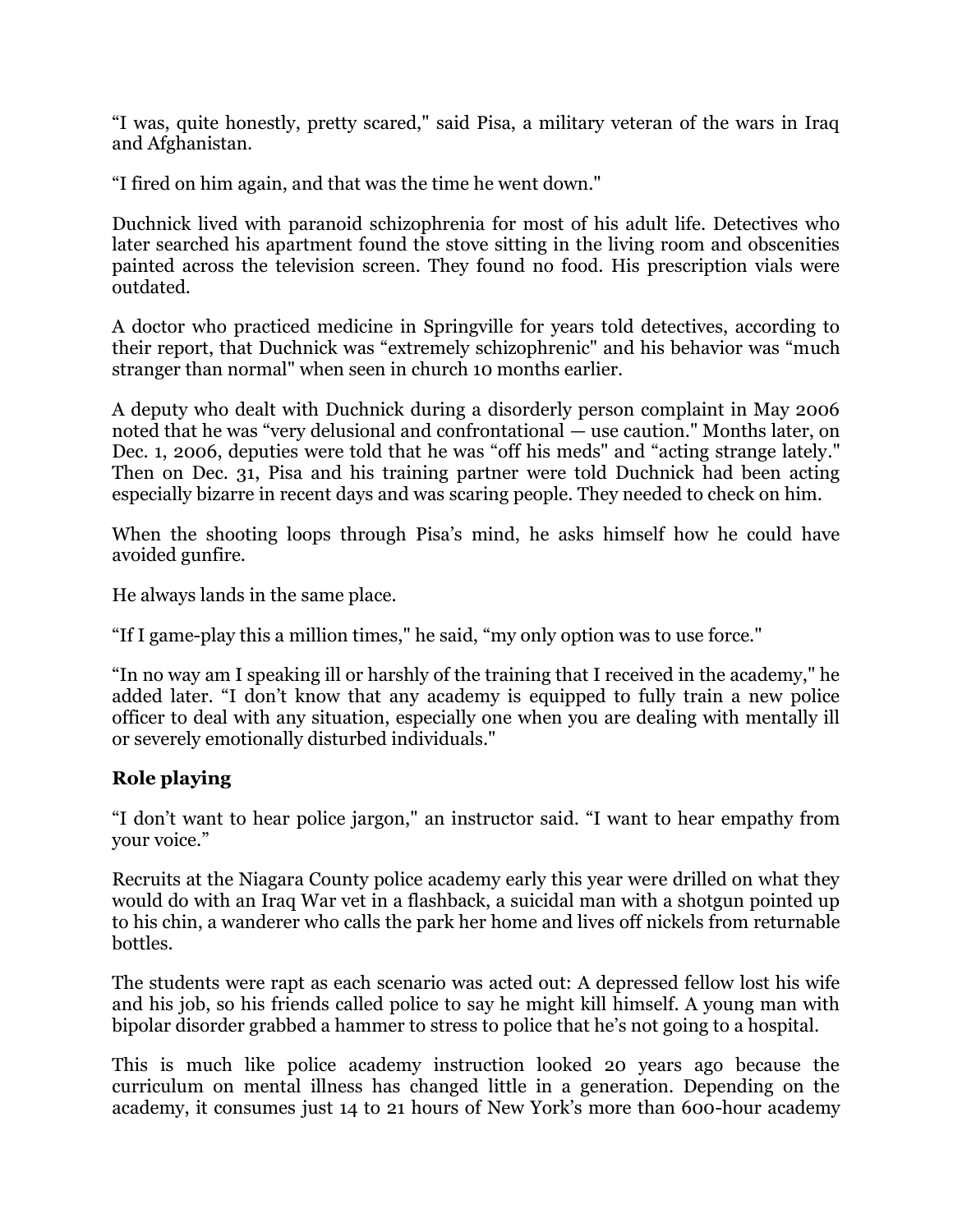program. Further, it lumps in the "emotionally disturbed" – a catch-all that covers people high on drugs or drink or temporarily beset with hardship.

Aside from classroom lectures, local recruits question experts in the field and cops with stories to tell. They hear from people with a mental illness, usually with videos. In one, the late Green Bay Packer Lionel Aldridge describes how the onset of paranoid schizophrenia after his playing days left him homeless and in fear of a malady he did not understand.

After the classroom instruction, recruits must think on their feet for a few hours of mock-ups simulating the dangers and judgment calls they will likely face. Days later, it's out to the streets, alongside experienced officers.

In Niagara County, Deputy Tony Goupil played the war veteran in a flashback, and he wasn't going to the hospital easily. None of the police cadets, in their 20s, was a physical match for Goupil, who is barrel-chested with powerful shoulders. It's likely that force and less-than-lethal weapons would have come out.

Time and again, the instructors threw out surprises that caught their students flatfooted. When the suicidal man turned to reveal the shotgun under his chin, the recruits challenged in that scenario did not take cover. They were admonished and given a doover. With the waif who called the park her home, a recruit insisted on taking her against her will to a hospital but without seeing behavior dangerous to self or others, a crucial threshold in the Mental Hygiene Law.

Afterward, Deputy Ray Needle, who had played that suicidal man with the shotgun, said quietly that the curriculum should be expanded to reflect newer dilemmas. Needle, a military veteran, was talking about the increasing number of calls involving veterans home from war. A veteran in the United States commits suicide nearly every hour, the Department of Veterans Affairs estimated in a 2012 study.

Instructors constantly remind recruits to think about safety: Can you see his hands? Are guns in the house? Should others in the house or nearby be in handcuffs for the moment?

"For your safety and mine," the cop will explain.

James Swift helped drive the instruction. He's a part-time faculty member at the academy and a mental health professional who has rolled on many calls with police. He told the cadets that when they are finally on the job, they and their partners should debrief each other after calls involving people with a mental illness.

"You are going to make mistakes for the next 20 or 30 years," he told them. "Learning from them will make you better."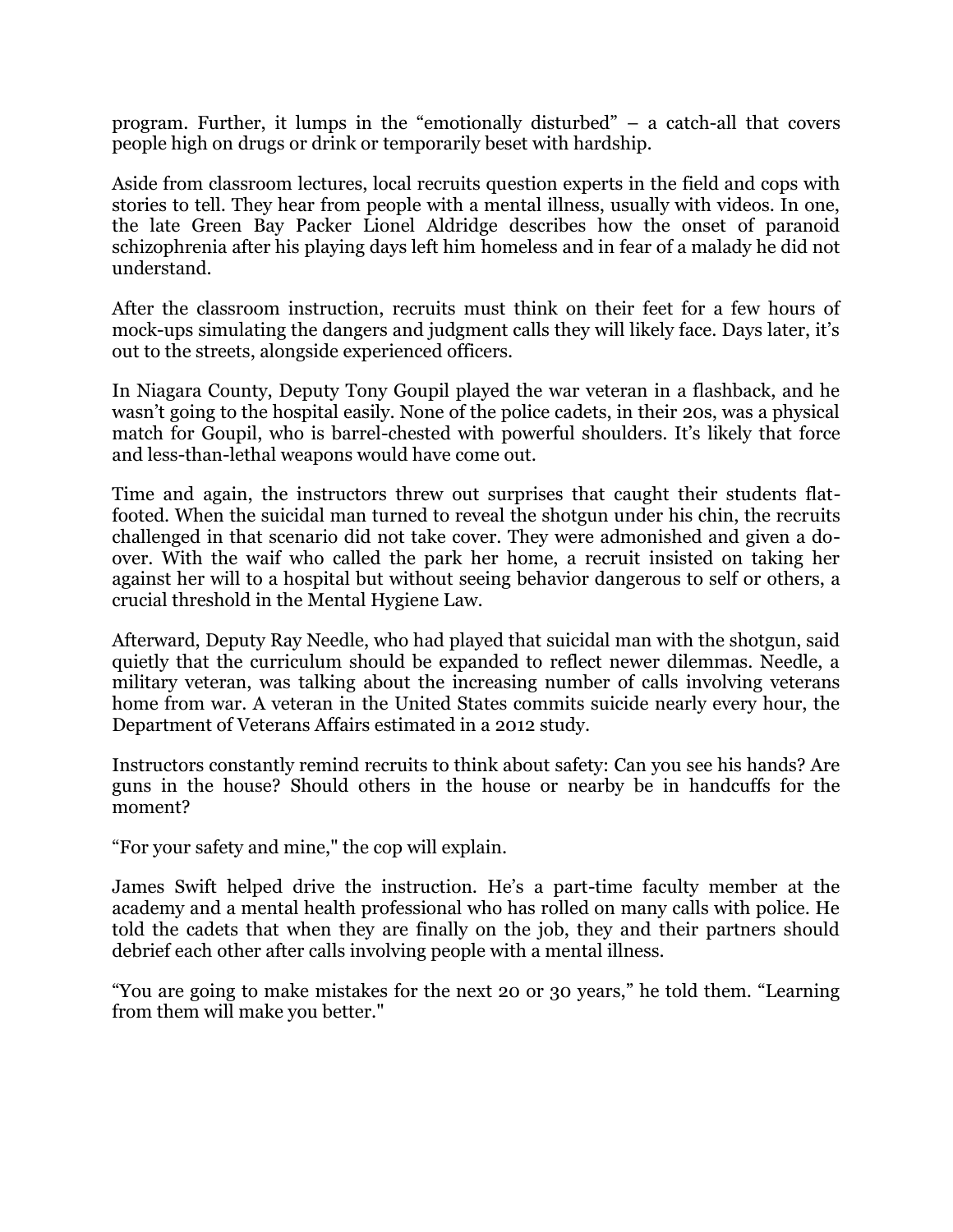#### **18 minutes. 83 seconds**

You could hear a pin drop when Buffalo Officer Robert Yeates talked to 40 recruits at the Erie Community College Law Enforcement Training Academy about the horror at 195 Esser St. one year ago.

Yeates, tan and fit, has the relaxed look of a cop who, after 20-plus years on the job, gets plenty of vacation time. His bosses rib him about it, and he repeated their jokes to the academy class, lightening the mood at first.

He then turned surprisingly frank about the calamity in Black Rock and his confrontation with a stout 38-year-old grandmother named Charlene Fears.

Fears usually doted on her trusting 4-year-old grandson, but on that day she was out of control. For no known reason, she laid the boy on a bed and fatally stabbed him through the chest several times.

Yeates happened by in his patrol car minutes later.

On the front porch, two women held bloody towels to the boy's wounds as he gasped for breath. Told that the attacker was inside, Yeates stepped out of the sunshine and into the living room intending to subdue and arrest the grandmother. But when she paced toward him raising a knife in each hand and challenging him to shoot her, he fired twice, killing her instantly.

"I was put in a position where I was out of options," Yeates said.

Days after the deaths, a dream made Yeates bolt upright in bed.

In the dream, Charlene Fears looks up from the floor to ask, "Why did you shoot me?"

"You killed your grandson," he responds.

"Get my daughter Tiffany," she tells him.

Yeates tells her he won't.

Tiffany Fears, the child's mother, is busy trying to keep little Manny's life from slipping away.

"She is trying to save her little boy," he explains.

"Get me something to write on," Charlene Fears says in the dream.

In floats the hand of a lieutenant with a yellow legal pad. Fears scrawls out the suicide note that, in real life, she had left upstairs. Then she smears the note with blood running from the wrists that she slashed – again in real life – some time before Yeates arrived.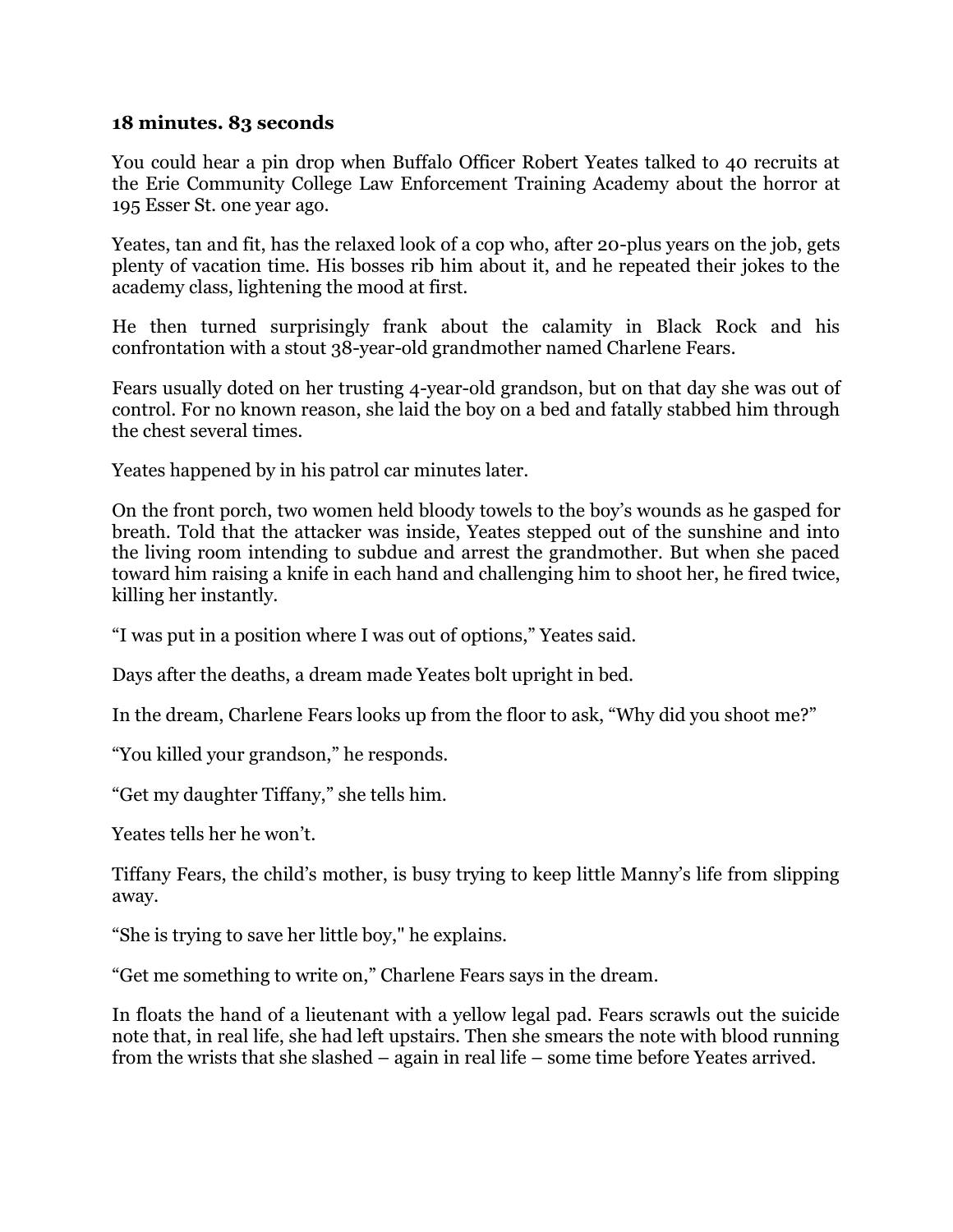Detectives concluded that Charlene Fears – struggling with depression and bipolar disorder and not taking her lithium – wanted to die.

JonMichael Mulderig was a probationary officer and Yeates' partner that day – a newbie just out of the academy and 18 minutes into the job when the patrol car braked to a stop on Esser Street. In video captured by a city crime camera, you can see Mulderig protect Yeates from behind as he goes in to arrest Fears.

At one point, her son, Darrell Fears Jr., tries to clamber over a railing and onto the porch.

Mulderig stops him quickly.

Yeates thinks it would have gone far worse for him had the anguished son distracted him or intervened. To Yeates, Mulderig made a huge difference.

In a display of how intense stress alters time perception, Mulderig insisted to Yeates weeks later that the standoff with Charlene Fears went on for 20 minutes or more, not the 83 seconds confirmed by time-stamped radio calls.

In their minds, the ECC recruits were putting themselves in Mulderig's shoes – a rookie injected into a fast-moving tragedy set off by a woman with a serious mental illness not taking her medicine.

"You don't think that's ever going to happen to you," one said later.

Since Aug. 1. 2012, Yeates has those dreams.

Sometimes they are about Charlene Fears but most often they are about Manny.

And Mulderig? He left police work for good.

#### **Internal voices**

Bonita S. Frazer spent the early part of her career with Erie County Crisis Services, which dispatches teams to crises involving someone mentally ill or emotionally disturbed.

Small and animated with wide eyes and a powerful voice, Frazer now teaches Erie County's recruits how to talk to someone who hears voices that no one else hears.

"What we ask them to do is to respond to the needs and feelings of the person rather than the actual delusion," said Frazer, who has anchored the class on responding to mentally ill and emotionally disturbed people for 20 years.

"For example, she said, "if somebody is delusional and they believe they are getting messages from the microwave oven, we don't want the officer to walk the person over to the microwave oven and open it up and prove to them there's no radio or other electronic equipment in there that's sending them messages. Because that doesn't work.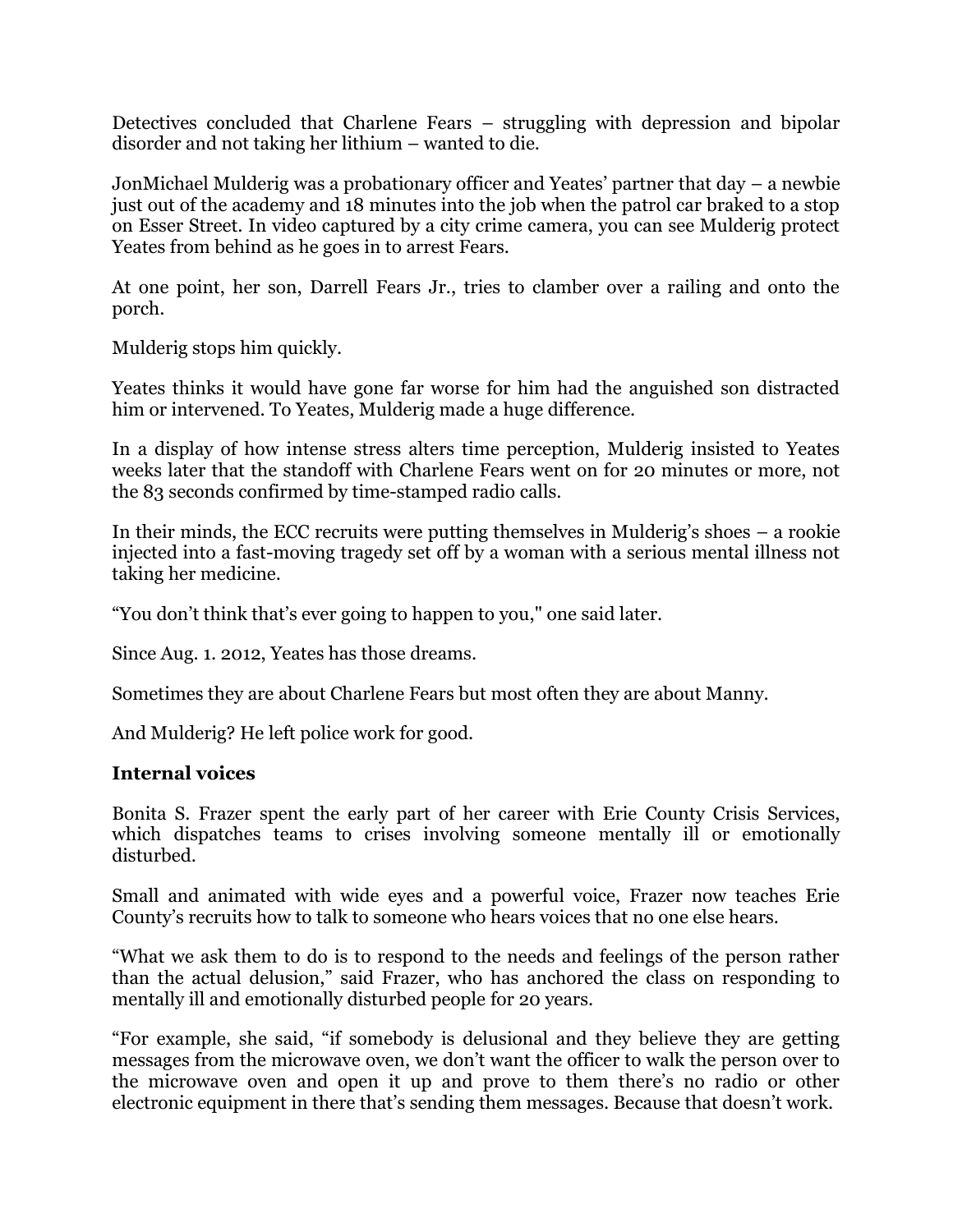"If there is something in the environment that is upsetting to them, regardless of what that is, we ask them to either remove that person or item, or if that person or item can't be moved, we want to divert the person's attention from that item  $-$  to ask, why don't we talk over here? To create a barrier.

"We are not going to say, 'Yeah we hear the voices too,' " Frazer said.

A crucial lesson in any New York police academy centers on recognizing whether someone appears mentally ill and should go to a hospital against their will, often a flash point. Just two weeks ago, a resident of a Long Island group home died after being Tasered by police trying to get him to a psychiatric evaluation.

To force someone who appears mentally ill into a hospital, police must see dangerous behavior – consistent with a U.S. Supreme Court decision from 1975. Genevieve Rak, a Buffalo police officer who helps teach the class at the ECC academy, reminded recruits that police cannot take away someone's liberty merely for non-dangerous behavior that makes others uncomfortable.

While the requirement respects a person's freedom, families trying to coax or prod their loved ones into treatment see it as a catch-22 made worse by anosognosia, the condition that disrupts a seriously ill person's ability to recognize they even have a problem.

The catch 22: The police can't act if a person isn't dangerous. Only when they worsen and become dangerous – which no one wants – will the well-armed police force respond.

Sheila Clark saw something like this unfold last year with her son in Clinton County, north of Albany.

"We called the police twice. The police said that because he wasn't a threat to himself – even though I begged to differ – and he wasn't a threat to anyone else, we couldn't get him help,' she said.

Her son Dusty, a former Marine diagnosed with post-traumatic stress disorder, believed, among other things, that the CIA had a sniper trained on him. Each day seemed to bring some new delusion. But he had threatened no one, he was not a danger to himself, and he saw no problem with his behavior.

"My ex-husband and I both begged Dusty to go to the hospital. I kept saying, 'Don't you feel like there is something wrong with you?

"...He says, 'Mom, I don't feel there's anything wrong with me.' "

Finally, the police arrived – for the wrong reason. Two Clinton County deputies sought to arrest him in December for failing to appear in court for his traffic tickets. Clark, 28, pulled out a knife. The deputies first tried to Taser him, and when that didn't work and the struggle continued, he was shot dead.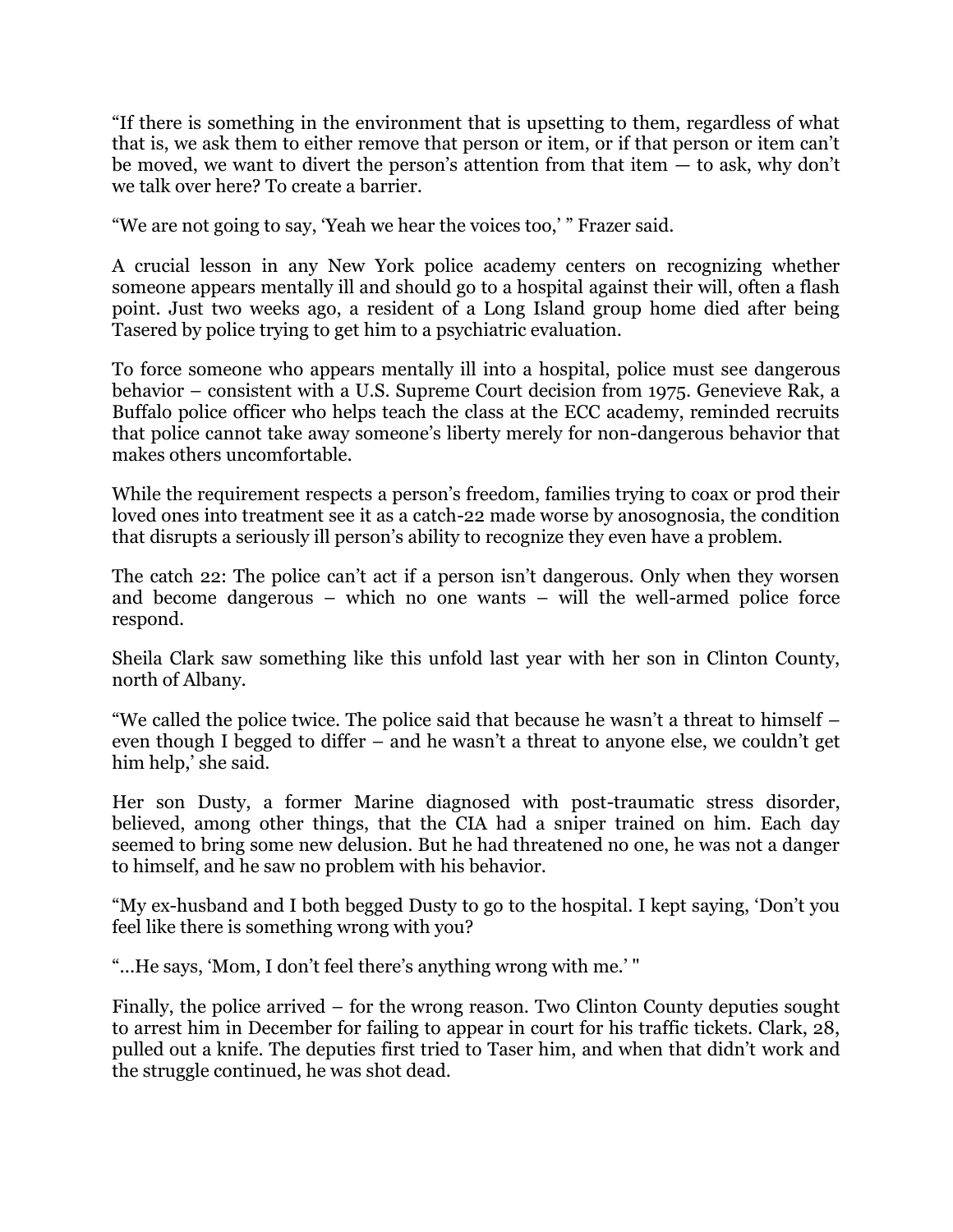It's a given that police almost always respond first to calls triggered by someone mentally ill. Even when a mental health agency takes the lead, the staff often asks police to join them if they sense a chance for violence.

Many police departments, irreversibly planted in this role, have become more aggressive in redirecting the people they encounter toward treatment. They are exceeding the letter of the Mental Hygiene Law because they don't want to let someone worsen for an ugly encounter that might be weeks or months down the road.

### **New culture**

When local police and patient advocates are asked how police can do better with the mentally ill – to avoid violent clashes for one thing – they mention "crisis intervention teams."

Then the discussion comes around to Eric Weaver.

Weaver in 2004 commanded such a team in Rochester, the first of its kind in New York to devote trained police specialists to calls for suicidal people or someone mentally ill and in turmoil.

Weaver is open about his past.

Hospitalized for suicidal intent seven times, Weaver, too, has sparked calls to police.

Now retired from the police force, Weaver talks nationwide about the value of crisis intervention training, and he helps departments set up their own teams.

He believes mental illness creates more demands on police departments than most administrators realize. He also sees an avoidable tension between police and people with a mental illness: They generally deal with each other only during trying situations.

"Every time someone has called 911 they are in what? They are in crisis," Weaver said. "Officers really never respond to the millions and millions of people with mental illnesses who are doing just fine."

Similarly, police deal with someone mentally ill only on their bad days.

"The only time each other deals with each other is when they are in a crisis," Weaver said. "And that's never a good time to judge someone."

In theory, crisis intervention changes that. The teams were pioneered in Memphis, Tenn., 25 years ago amid the public uproar that followed a police decision to shoot and kill a suicidal man who moved toward them with a knife. Many departments nationwide installed teams as studies showed that an officer trained in crisis intervention is less likely to use force and more likely to stay safe than one without the training.

No Erie County department turned to crisis intervention until this spring, when Cheektowaga became the first. Many local departments, though, call on experts at Erie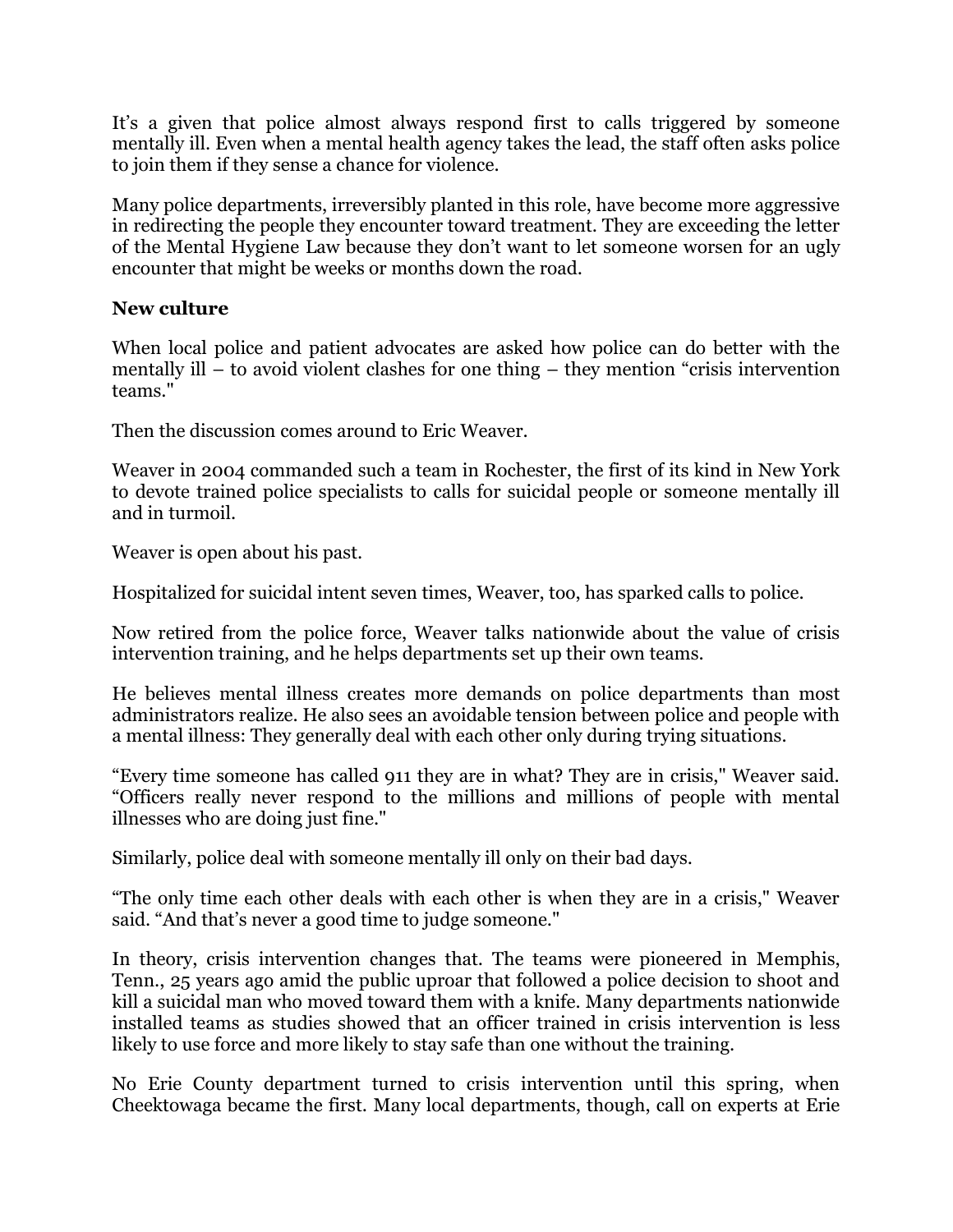County Crisis Services as needed, and some departments, Orchard Park's for example, assign an officer to follow up with mentally ill people who generated calls for help.

The concept is not complicated. After a 40-hour course, officers trained in crisis intervention are more skilled at calming situations, and they accompany patrol cops to a scene. The officers know which social agencies to call for a particular need, and they firmly try to steer someone toward a program. Perhaps most importantly, those experts follow up with the person days or weeks later, regardless of whether the person called police again.

Assorted mental health agencies can do the same thing. But none blankets the community and is as likely to encounter a person in crisis, like police.

Departments placing their faith in crisis intervention feel no need to back off if they don't spot the dangerous-behavior element that empowers them to force someone to a hospital. For example, when an elderly Cheektowaga woman kept reporting that her home had been burglarized when it hadn't been, town police realized she was delusional. But she was not dangerous.

Rather than drive off to await her next call, the officers called Crisis Services, which could look into her history and had broader legal power to take her to Erie County Medical Center for an evaluation, said Cheektowaga Lt. Brian Gould, a key figure in the town's decision to train its officers in crisis intervention.

#### **Would it have helped?**

When considering how warning signs went off through 2006, Weaver theorizes that a crisis intervention team might have prevented the New Year's Eve standoff on that wooded slope in Springville, when Roger Duchnick pulled a knife on two sheriff's deputies and was shot.

"No matter how decompensated, he is still responsible for this behavior, and the officers responded in the way they were trained to do," Weaver said when told what occurred between Duchnick and deputies Pisa and Mirusso. "It's anybody's guess whether something would have changed. But yet at the same time, maybe we could have gotten him some help before he decompensated so tremendously."

The key would have been in sending someone to talk to Duchnick earlier in his downturn even when no one – not Duchnick nor a neighbor or friend – had asked a law enforcement agency to do so. It's a step that many smaller departments would not take when personnel already are stretched thin.

"I would assign follow-up to officers," Weaver said of his time as a sergeant heading the Rochester unit. "I would say, 'Look we have dealt with this guy three times. I really don't want there to be a fourth time. And every time we have dealt with this guy for the last three times, he was getting worse and worse and worse.

" 'I want a team of officers to respond out to his house to check on him again.' "